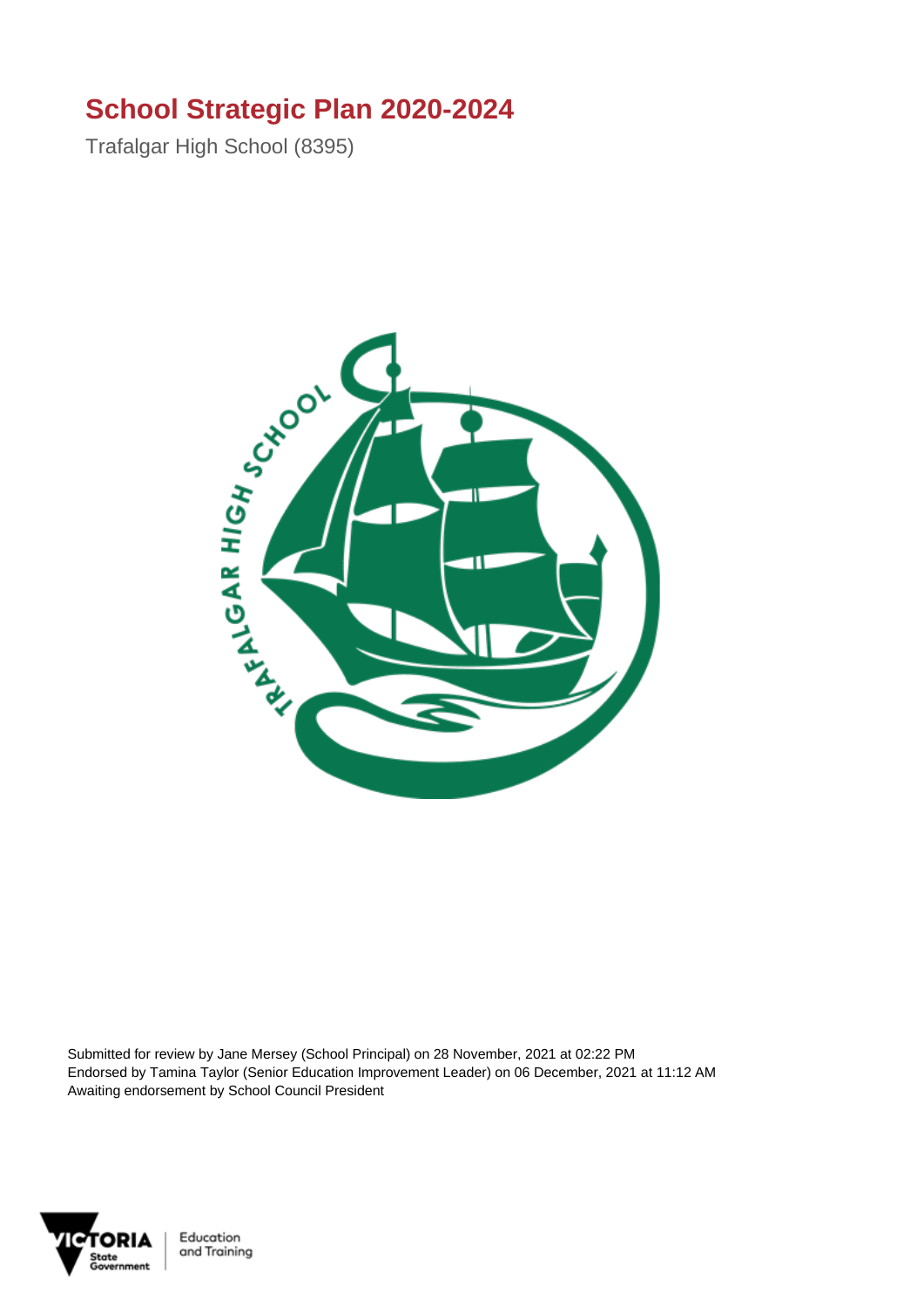## **School Strategic Plan - 2020-2024**

Trafalgar High School (8395)

| <b>School vision</b>      | "Our vision is to provide a caring, supportive and challenging learning environment where all students have the opportunity to<br>achieve and develop as lifelong learners who actively participate in their community"                                                                                                                                                                                                                                                                                                                                                                                                                                                                                                                                                                                                                                                                                                                                                                                                                                                                                                                                                                                                                                                                                                                                                                                                                                                                                                                                                                                                                                                                                                                                                                                                                                                                                                                                                                                                                                                         |
|---------------------------|---------------------------------------------------------------------------------------------------------------------------------------------------------------------------------------------------------------------------------------------------------------------------------------------------------------------------------------------------------------------------------------------------------------------------------------------------------------------------------------------------------------------------------------------------------------------------------------------------------------------------------------------------------------------------------------------------------------------------------------------------------------------------------------------------------------------------------------------------------------------------------------------------------------------------------------------------------------------------------------------------------------------------------------------------------------------------------------------------------------------------------------------------------------------------------------------------------------------------------------------------------------------------------------------------------------------------------------------------------------------------------------------------------------------------------------------------------------------------------------------------------------------------------------------------------------------------------------------------------------------------------------------------------------------------------------------------------------------------------------------------------------------------------------------------------------------------------------------------------------------------------------------------------------------------------------------------------------------------------------------------------------------------------------------------------------------------------|
| <b>School values</b>      | Our values provide the platform for all relationships and interactions within our community.<br>Integrity – ensuring that all members of the school community act with responsibility, fairness, respect and trust in all their<br>interactions with others in our community<br>Collaboration – ensuring that in our work we apply all our efforts in a way that is inclusive, tolerant, supportive and team<br>focussed<br>Aspiration – that as a school we continually strive to achieve our best, identify the value of continuous improvement,<br>recognizing and rewarding success and achievement throughout our school<br>Excellence - as a school we will investigate, research and apply knowledge and processes that create a culture of best<br>practice                                                                                                                                                                                                                                                                                                                                                                                                                                                                                                                                                                                                                                                                                                                                                                                                                                                                                                                                                                                                                                                                                                                                                                                                                                                                                                             |
| <b>Context challenges</b> | Trafalgar High School, at the foot of the Gippsland's Strzelecki Ranges, serves the township of Trafalgar, 140 kilometres east of<br>Melbourne. About half of the school's enrolment is drawn from the immediate area and about 310 students travel by train from the<br>Latrobe Valley and from areas west of the school. Trafalgar itself is growing and a recent residential subdivision should provide<br>future enrolments. A feeder school number of anywhere between 32 - 36 primary schools means a focus on transition, engagement<br>and wellbeing and connectedness to school needs to remain an ongoing priority with the students. This also brings challenges in<br>regards to parent involvements and connectedness<br>The school grounds include three main clusters of classrooms - north, east and west blocks, and a recently refurbished gymnasium,<br>the Trafalgar Sports Centre, which is shared with community groups. The school is set in extensive grounds.<br>Enrolments are currently at 760 students. Over the past four years, enrolments increased by around 60 students. The enrolment<br>capacity of the school is 770 students. With the current enrolments there are significant issues with flexibility to deliver programs in<br>terms of rooms, in particular, for applied learning subjects and physical education whereby there is only 1 room for each discipline.<br>This has had significant impact in regards to student agency i.e. junior elective program and applied learning programs.<br>The school's F-10 curriculum framework incorporated the eight learning areas required by The Education and Training Reform Act<br>2006 aligned with the Victorian Curriculum. The school teaches Indonesian language as a core subject in junior years and it is<br>offered as an elective study at later years. Senior secondary programs lead to the Victorian Certificate of Education or the Victorian<br>Certificate of Applied Learning qualifications with VCAL being offered at foundation, intermediate and senior levels. |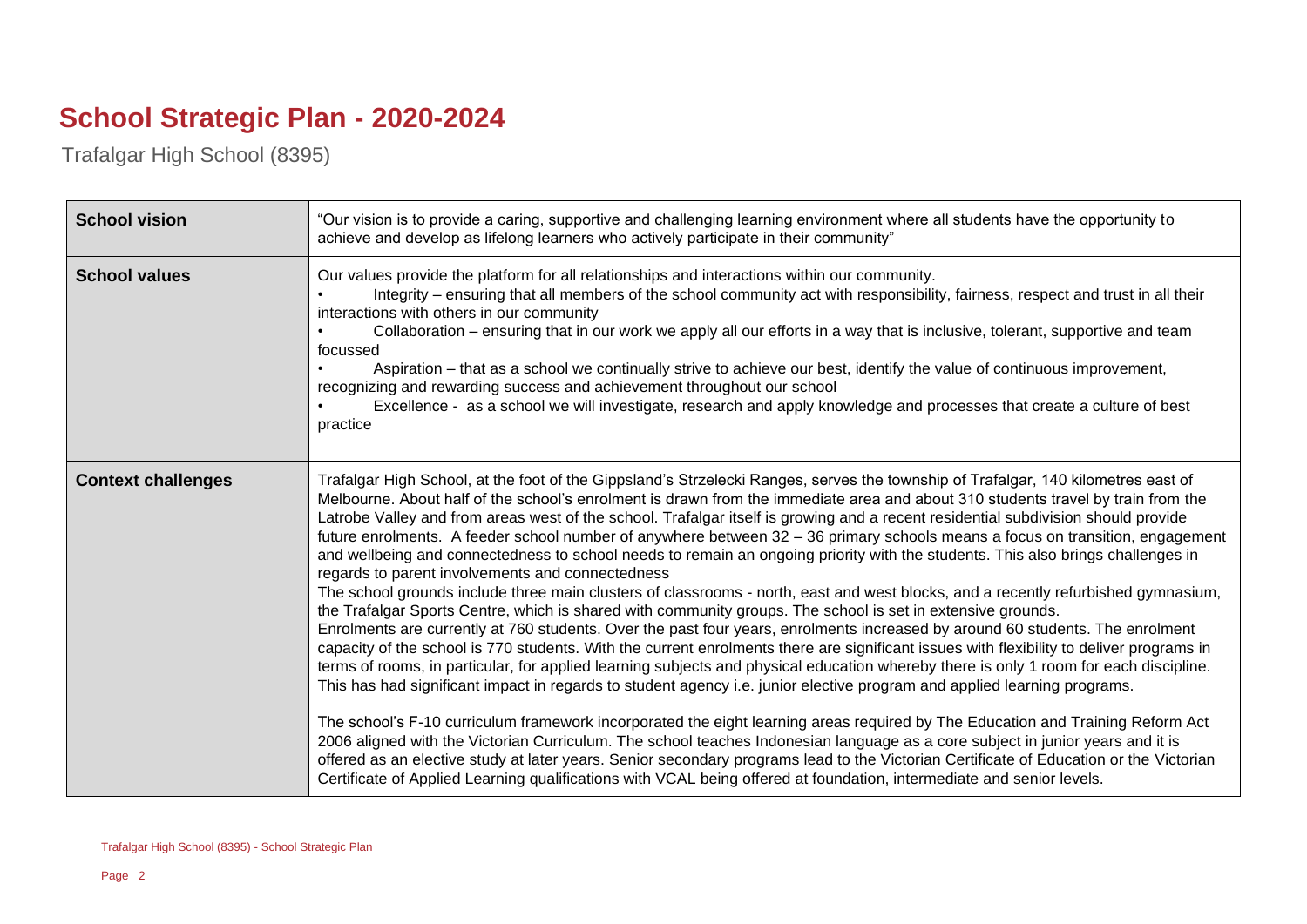|                             | The school provides a Select Entry Accelerated Learning program (SEAL) for Year 7 enrollees. Year 9 and 10 students complete a<br>program of core subjects and choose from a range of electives. Year 10 students have the opportunity to early access VCE subjects<br>and Foundation VCAL. A Year 9 program THINK has been undertaken one half day each week by students at that level with a<br>review seeing the implementation of the RUBICON program as a replacement. Year 9 students also have the opportunity to<br>participate in one day a week Trade Pathway Program, with students with additional and complex learning needs having the<br>opportunity to participate in a Special Trade Pathways Program. Both of these programs are offered through the Trade Training<br>Centre, of which Trafalgar High School is a partner with all secondary schools in the Baw Baw LGA. The school provides an<br>instrumental music program. A part-time School Chaplain forms part of the welfare team and a local General Practitioner is on-site<br>one half day each week. |
|-----------------------------|-------------------------------------------------------------------------------------------------------------------------------------------------------------------------------------------------------------------------------------------------------------------------------------------------------------------------------------------------------------------------------------------------------------------------------------------------------------------------------------------------------------------------------------------------------------------------------------------------------------------------------------------------------------------------------------------------------------------------------------------------------------------------------------------------------------------------------------------------------------------------------------------------------------------------------------------------------------------------------------------------------------------------------------------------------------------------------------|
| Intent, rationale and focus | STUDENT ACHIEVEMENT - To Improve VCE Outcomes for All Students<br>Intent:<br>1. To support improvement in teacher's capacity to plan collaboratively across all studies in Units 1-4<br>Prioritise and quarantine time in the meeting schedule for Unit 1-4 planning time to explore data sets and plan consistent<br>curriculum and assessment. To explore and develop CoP with<br>other schools where there are stand alone subjects.<br>Develop a clearly documented whole school curriculum and assessment plan for years 7 - 10 whereby the processes,<br>procedures, and language for VCE are included.<br>Include discussions on VCE improvement strategies into PLC/KLD including but not exclusive of, the skills necessary for<br>each subject, exam preparation skills and techniques, and<br>relevant academic subject vocabulary.<br>To introduce the new VCE certificate and support students and staff with the transition<br>$\bullet$                                                                                                                              |
|                             | 2. To embed consistent teaching approaches in the VCE using evidence based best practices.<br>Review redemption policies and procedures to ensure transparency and consistent high expectations in Year 10 and Units 1-<br>$\bullet$<br>4.<br>Embed the Gradual Release of Responsibility instructional model in all classes from Year 7 through to Year 12.<br>$\bullet$<br>Audit our current practices at VCE against the VCAA best practice evidence and guidelines to review and prioritise actions<br>for the purpose of developing teaching practice.<br>3. To improve teacher's capacity to effectively use VCE assessment data to evaluate the alignment of performance against external<br>assessments/rigorous assessment to extend students to allow for high performance.<br>Study examination reports in conjunction with the study design and examination assessment criteria, to build and reinforce<br>knowledge of the subject, understand what examiners are                                                                                                      |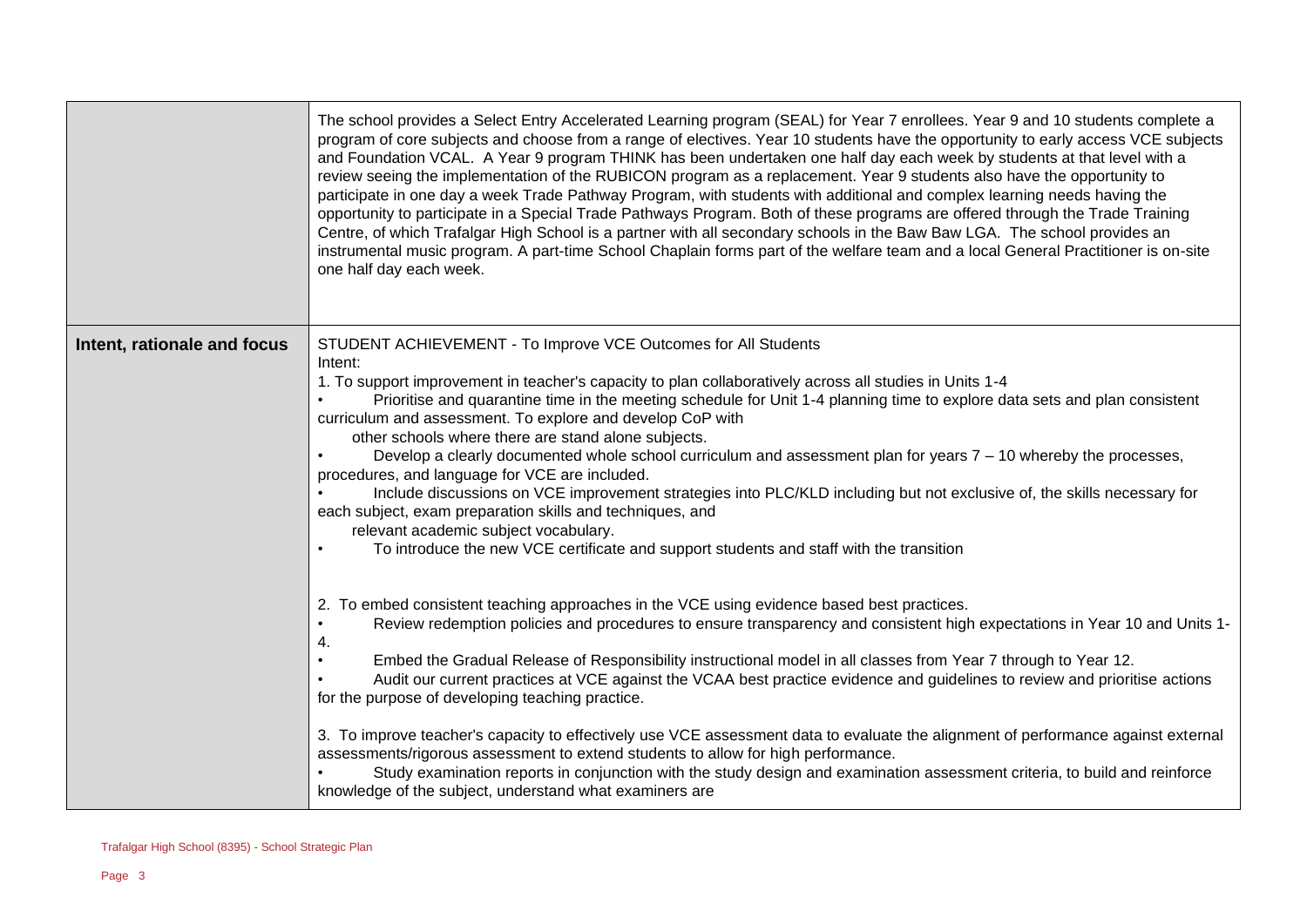looking for in written responses and to build their understanding of what high scoring responses look like.

• Study the statistical moderation to gain feedback appropriate for internal assessment in comparison to the external exam.

Study the Item Analysis report to identify strength and weakness to modify current practice to identify actions, create an action plan for each successive year and undertake the

actions.

### Rationale

To aim to reverse the downward trend in VCE outcomes and to maximise outcomes for students at senior levels. It is acknowledged that developing skills for VCE are dependent upon the development of skills throughout secondary school. That teaching units 1/2 and 3/4 in isolation do not support the necessary skills required for students to achieve high performance. The focus is to assist in developing and implementing high quality teaching learning practices to support improved VCE delivery and student results. These need to be delivered in a consistent way across the senior secondary school and indeed built and developed from years 7 through 12. Consistent approaches will support: - teachers and students to establish learning partnerships to optimise student outcomes - students to have a clear understanding of what to expect at VCE - students to know how to access resources - wellbeing and academic - students to be well prepared for their exam experience - clear processes to be developed and put in place to minimise assessment issues and optimise student outcomes - explicit feedback strategies to be developed to support student learning growth - VCE data to be used in highly effective ways to inform teaching, learning and assessment - highly effective operational practices and processes to be implemented to support improved BVCE outcomes/results - a range of processes to implemented/embedded to support teachers, and parents, carers, and students - post results. (VCE Best Practice toolkit: VCE continuum of Practice: Building Practice Excellence 2019) Focus Excellence in Teaching and Learning - Building Practice Excellence STUDENT ACHIEVMENT - To Improve Student Learning Outcomes with a Focus on Years 9 & 10 Intent: -1. To Strengthen and embed PLC process to ensure that teaching reflects school wide approaches to pedagogy, curriculum, and assessment. • To develop the skills of middle level leaders (KLD & PLC) to lead their relevant teams.

- Improve the capacity of PLC teams to use the THS PLC Model with rigour.
- To ensure the GRR elements are embedded into every PLC cycle
- Backwards map the skills necessary to successfully complete Year 10 in each subject from Year 7.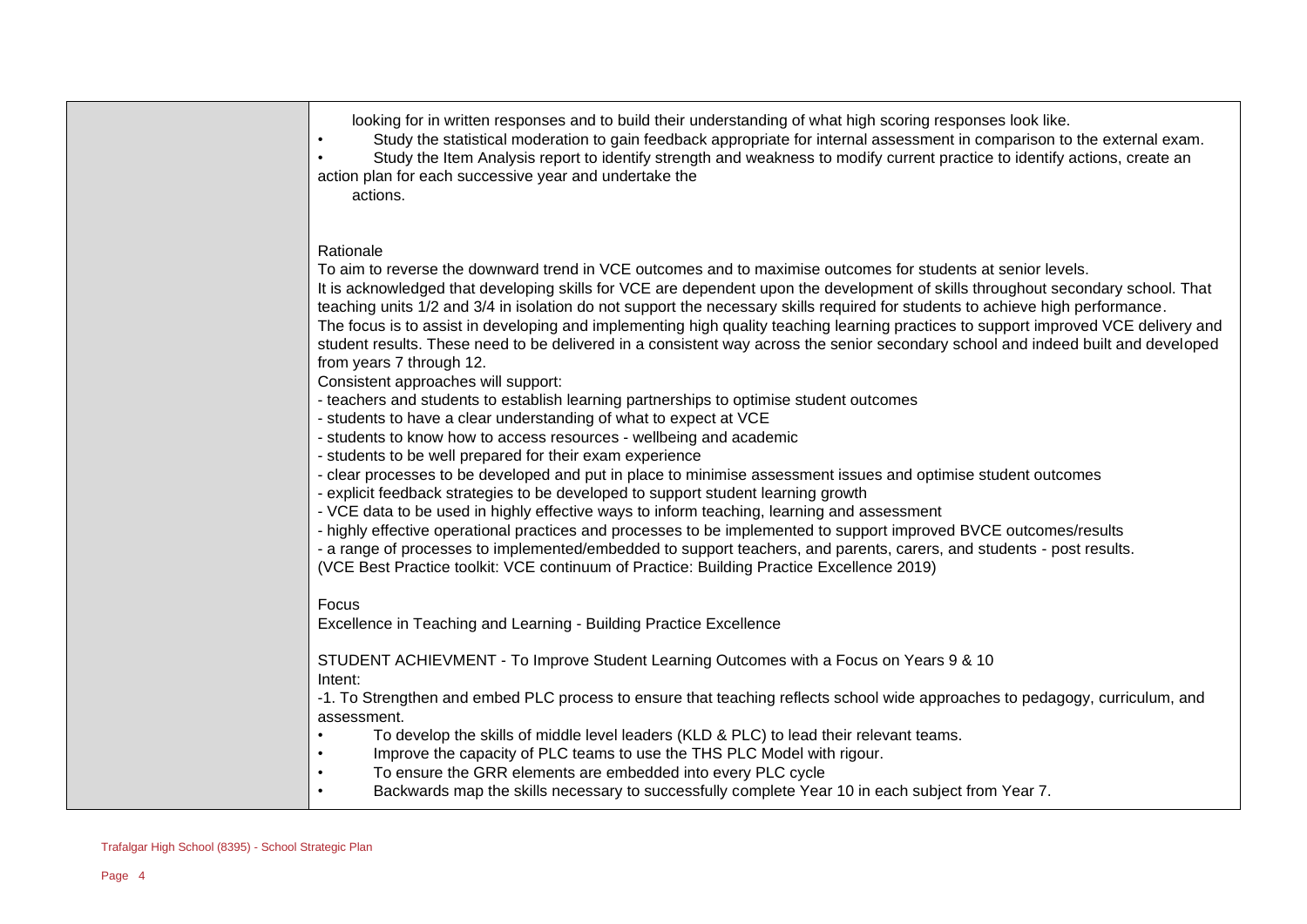| 2. To Improve teacher's capacity to effectively use assessment data to individualise teaching and improve student learning. |  |  |  |  |
|-----------------------------------------------------------------------------------------------------------------------------|--|--|--|--|
|                                                                                                                             |  |  |  |  |

• Embed differentiated teaching, informed by data, in all classrooms to improve student learning.

• Measure the impact of teacher practice on student learning through the triangulation of PAT testing, NAPLAN and teacher judgements. Streamline the use of data use at 7-10 to effectively monitor student progress and growth e.g. implement agreed student data platform

• To develop a focus on growth of student learning

3. Through the strengthening of accountability processes, build and embed a culture of high expectations across the school community.

• Implement a Junior School Assessment & Work Submission Policy to improve work submission rates of CATS and SACs across all subjects for Years 7-10.

• Provide regular feedback on learning behaviours via a GPA type system to encourage students to improve work ethic and work habits in Year 7-10.

• Strengthen the accountability processes identified through the Trafalgar High School Organizational Design Chart.

• Reflect on and refine the school vision and values through rigorous examination of current beliefs and attitudes including completing an engagement process with all school

 stakeholders to develop statement of high expectations including the associated actions and behaviours for each stakeholder group.

#### Rationale

The value add for and achieved levels for students from years 7 - 9 has remained consistent and strong. There is however, a decline in teacher judgements against NAPLAN and teacher judgements

#### Focus

Excellence in Teaching and Learning - Building Practice Excellence

STUDENT ENGAGEMENT - To Improve Students' Agency In Their Learning.

Intent

1. To develop staff capacity to support and empower students to manage and monitor their own learning in order to foster Student Agency

- Engage staff in deep understanding of Amplify resources and actions to develop within their teaching practice
- Specific and explicit focus with a restructure of MPP to Growth for Learning (Resilience, Rights and Respectful

Relationships) including metacognition.

• To regularly use a student feedback survey i.e. Pivot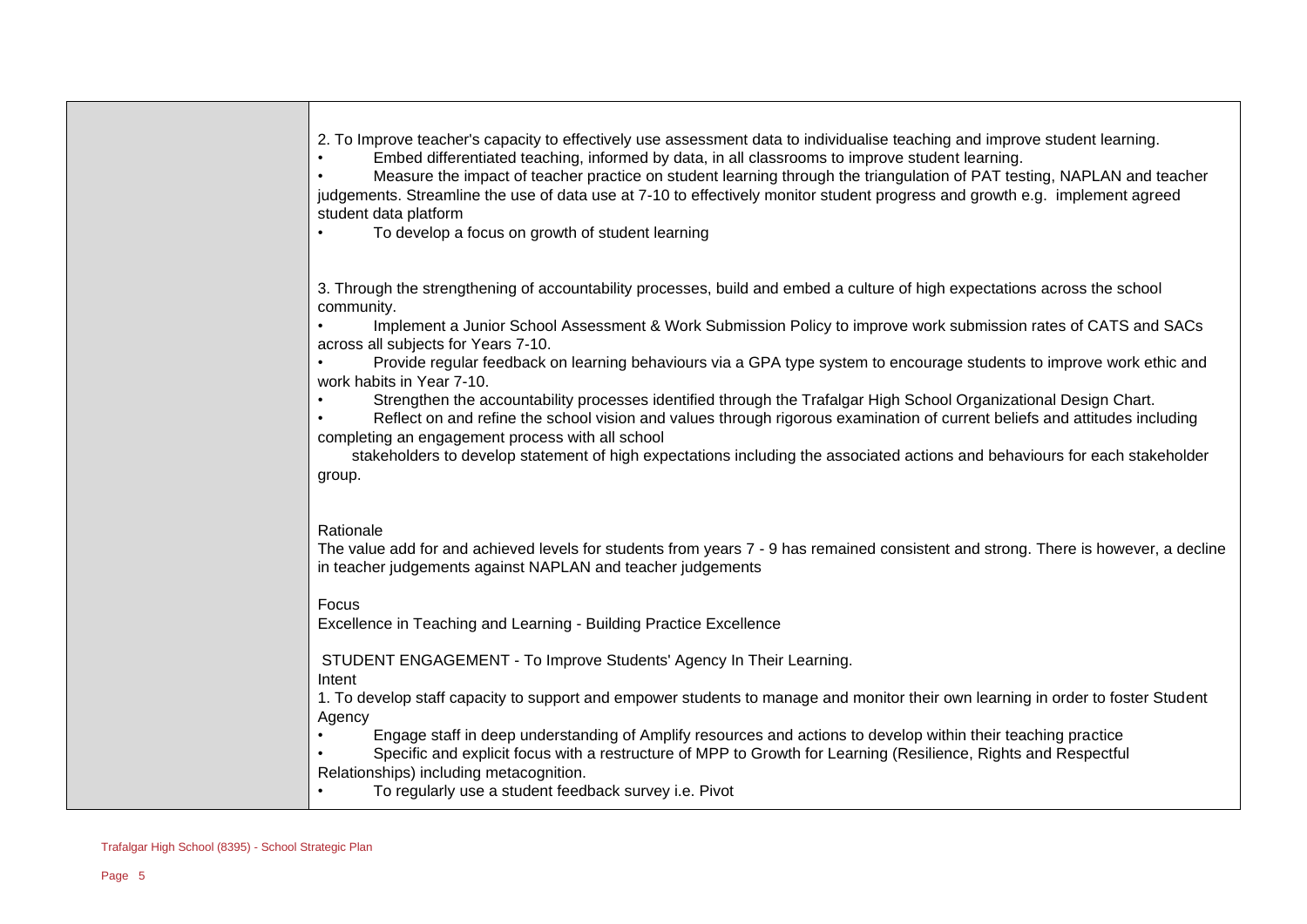| 2. To embed the use of evidence-based practices as articulated in the school's instructional model (based on the Gradual Release of<br>To consistently undertake learning walks based on specific elements of the THS GRR model and to feedback data to staff<br>To review, refine and develop curriculum documents to ensure the GRR is implemented. |
|-------------------------------------------------------------------------------------------------------------------------------------------------------------------------------------------------------------------------------------------------------------------------------------------------------------------------------------------------------|
| To develop a lesson plan that reflects the THS GRR model for consistent use across all KLDs.                                                                                                                                                                                                                                                          |
| 3. To enhance the capacity of students to consistently challenge themselves as learners.<br>Students set and monitor learning goals and receive regular feedback on their learning.<br>Introduce GPA type model and the language of learning. (as identified in Student Learning Goal)                                                                |
| Agency gives students the power to direct and take responsibility for their learning, creating independent and self-regulating learners.                                                                                                                                                                                                              |
|                                                                                                                                                                                                                                                                                                                                                       |
|                                                                                                                                                                                                                                                                                                                                                       |
|                                                                                                                                                                                                                                                                                                                                                       |
|                                                                                                                                                                                                                                                                                                                                                       |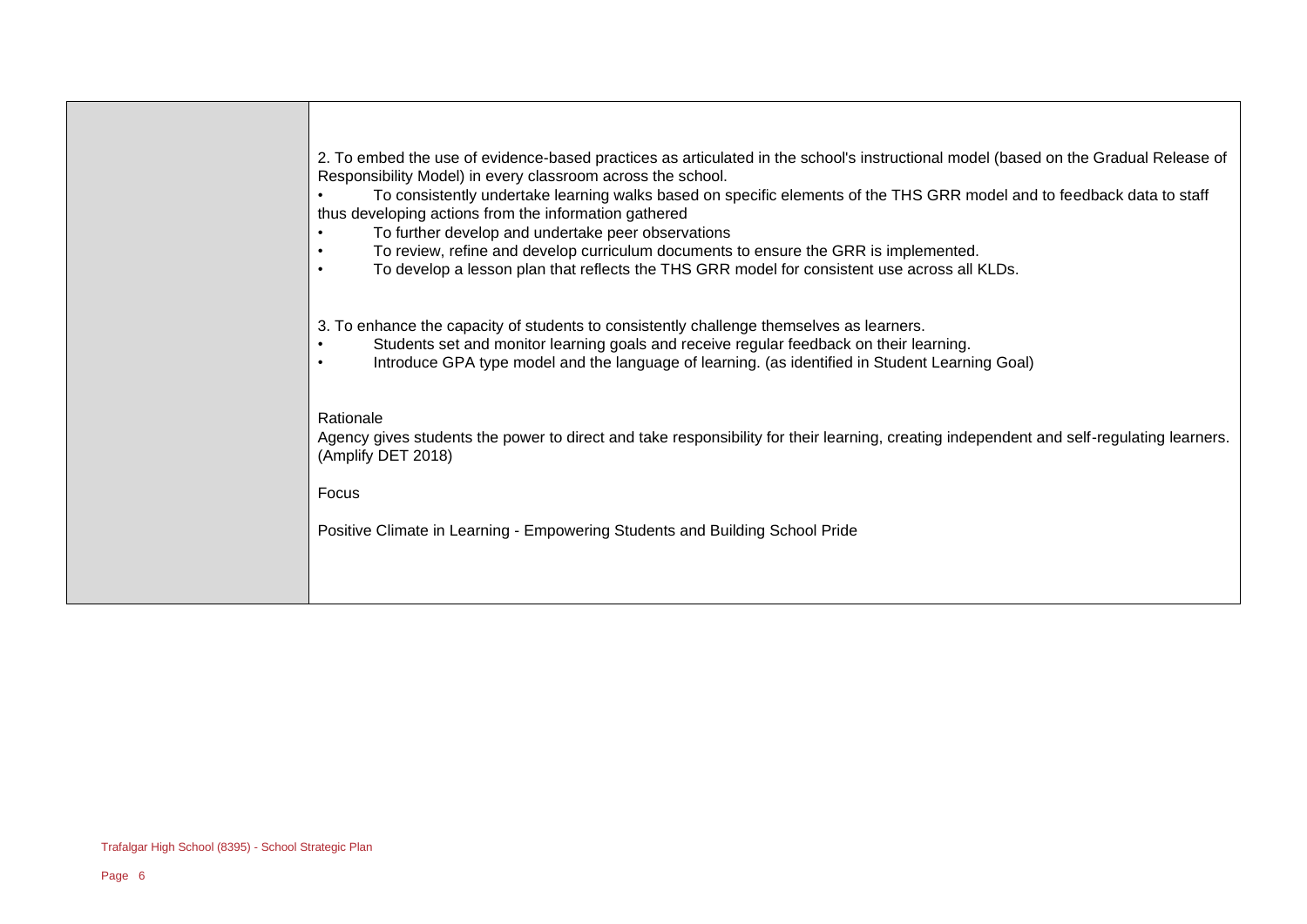# **School Strategic Plan - 2020-2024**

Trafalgar High School (8395)

| Goal 1     | Improve student learning outcomes with a focus on Years 9 and 10.                                                                                                                                                                                                                                                                                                                                                                                                                                                                                                                            |  |
|------------|----------------------------------------------------------------------------------------------------------------------------------------------------------------------------------------------------------------------------------------------------------------------------------------------------------------------------------------------------------------------------------------------------------------------------------------------------------------------------------------------------------------------------------------------------------------------------------------------|--|
| Target 1.1 | Increase the proportion of students in Year 9 and Year 10 who are above the expected level according to teacher<br>judgements against the Victorian curriculum-<br>• Year 9 Number to increase from 13 percent (2019) to 18 percent<br>• Year 9 Reading to increase from 13 percent (2019) to 20 percent<br>• Year 9 Writing to increase from 11 percent (2019) to 18 percent<br>• Year 10 Number to increase from 11 percent (2019) to 18 percent<br>• Year 10 Reading to increase from 5 percent (2019) to 15 percent<br>• Year 10 Writing to increase from 3 percent (2019) to 12 percent |  |
| Target 1.2 | Decrease the proportion of students in Year 9 and 10 who are below the expected level according to teacher<br>judgements against the Victorian curriculum -<br>• Year 9 Number decrease from 46 percent (2019) to 30 percent<br>• Year 9 Reading decrease from 41 percent (2019) to 30 percent<br>• Year 9 Writing decrease from 51 percent (2019) to 35 percent<br>• Year 10 Number decrease from 42 percent (2019) to 30 percent<br>• Year 10 Reading decrease from 35 percent (2019) to 28 percent<br>• Year 10 Writing decrease from 43 percent (2019) to 30 percent                     |  |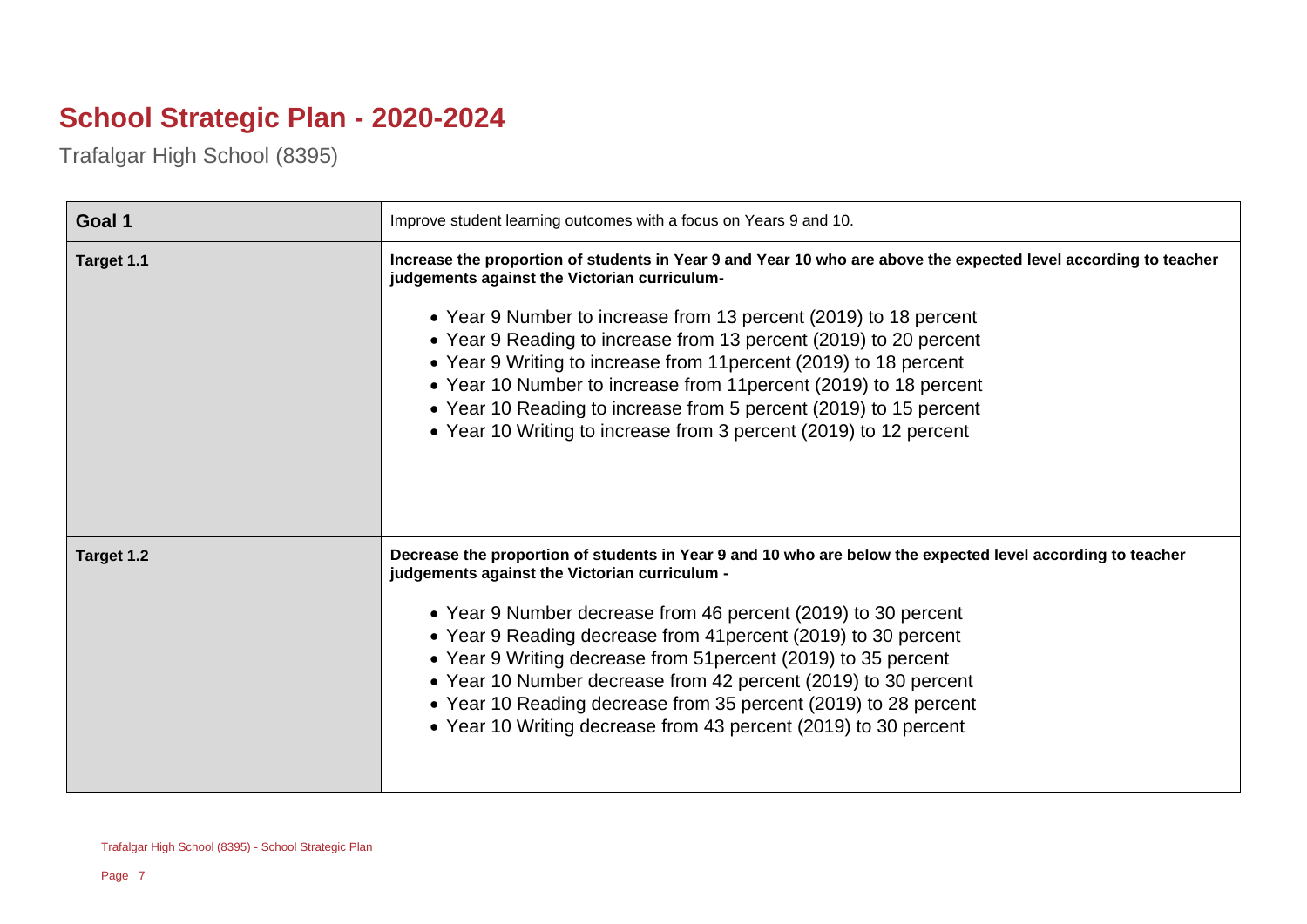| Target 1.3                                                                 | Decrease the percentage of students who are below the expected level for                                                                                                                       |  |
|----------------------------------------------------------------------------|------------------------------------------------------------------------------------------------------------------------------------------------------------------------------------------------|--|
|                                                                            | • PAT Reading – in Year 10 from 58 percent (2019) to 40 percent<br>• PAT Maths – in Year 10 from 62 percent to 40 percent                                                                      |  |
| Target 1.4                                                                 | <b>Improve NAPLAN Benchmark Growth Year 7-9</b>                                                                                                                                                |  |
|                                                                            | • Reading - from 22 percent above benchmark (2019) to 26 percent above<br>• Writing – from 22 percent above (2019) to 26 percent<br>• Numeracy – from 22 percent above benchmark to 26 percent |  |
| <b>Key Improvement Strategy 1.a</b><br><b>Building practice excellence</b> | Strengthen and embed PLC processes to ensure that teaching reflects school-wide approaches to pedagogy, curriculum<br>and assessment.                                                          |  |
| <b>Key Improvement Strategy 1.b</b><br>Curriculum planning and assessment  | Improve teachers' capacity to effectively use assessment data to individualise teaching and improve student learning                                                                           |  |
| <b>Key Improvement Strategy 1.c</b><br><b>Building practice excellence</b> | Strengthen accountability processes in order to build and embed a culture of high expectations across the community                                                                            |  |
| Goal 2                                                                     | Improve Victorian Certificate of Education (VCE) outcomes for all students.                                                                                                                    |  |
| Target 2.1                                                                 | Improve the All Study median score from 26.0 (2019) to 29.0.                                                                                                                                   |  |
| Target 2.2                                                                 | Reduce the percentage of students who receive a study score under 25 from 40 percent (2019) to 30 percent.                                                                                     |  |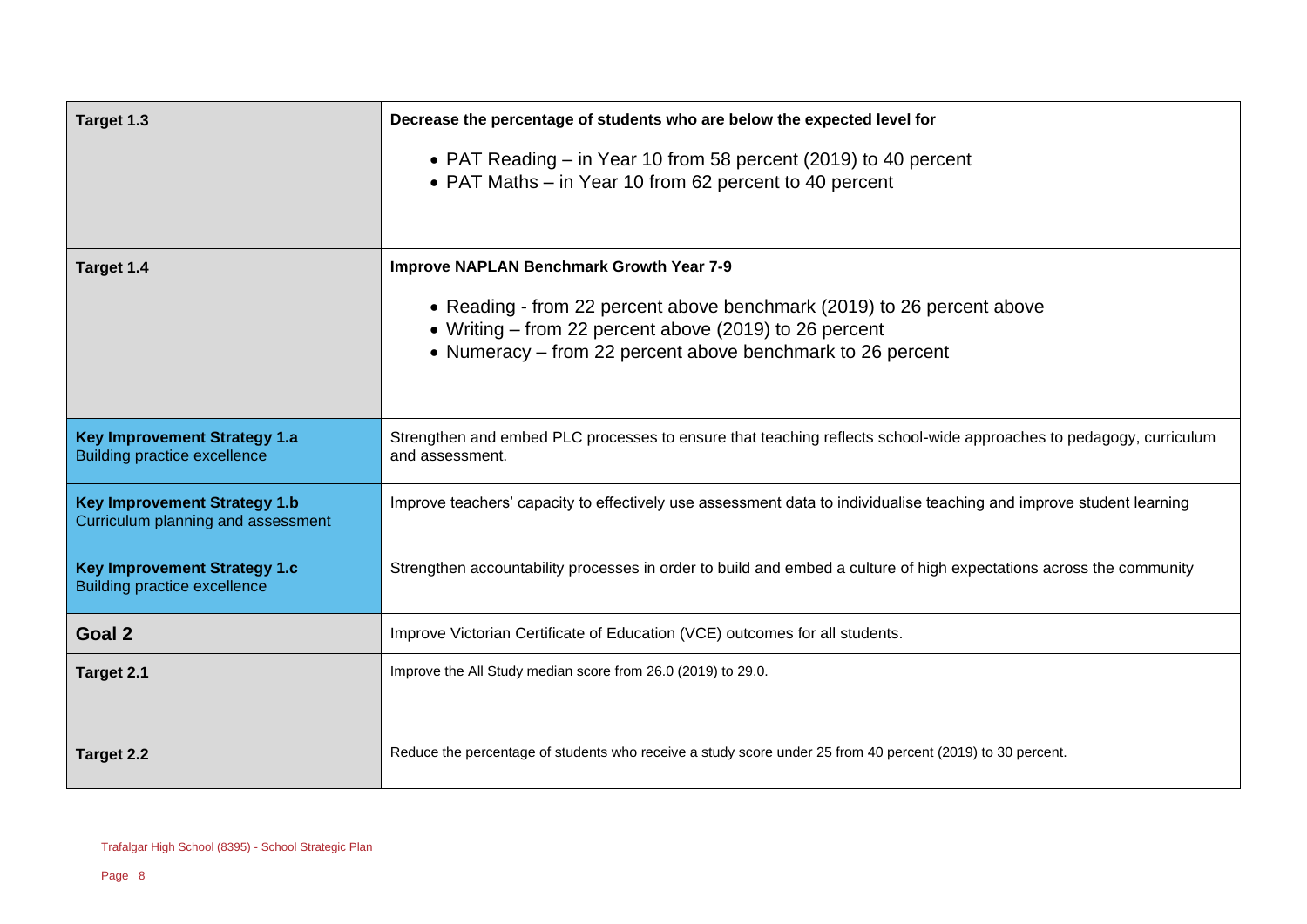| Target 2.3                                                                               | Increase the percentage of all VCE study scores above 37 from 5 percent (2019) to 10 percent.                                                                                                                     |
|------------------------------------------------------------------------------------------|-------------------------------------------------------------------------------------------------------------------------------------------------------------------------------------------------------------------|
| <b>Key Improvement Strategy 2.a</b><br><b>Building practice excellence</b>               | Implement processes to support teachers to plan collaboratively across all studies in VCE units 1-4                                                                                                               |
| <b>Key Improvement Strategy 2.b</b><br>Evidence-based high-impact teaching<br>strategies | Embed consistent approaches to teaching in VCE using evidence-based best practice                                                                                                                                 |
| <b>Key Improvement Strategy 2.c</b><br><b>Building practice excellence</b>               | Improve the capacity of teachers to rigorously and effectively use VCE assessment data to promote high performance<br>outcomes                                                                                    |
| Goal 3                                                                                   | To improve students' agency in their learning.                                                                                                                                                                    |
| Target 3.1                                                                               | Using the Attitudes to School survey (AToSS) – the item 'Student voice and agency' - the proportion of positive responses across the<br>school Years7-12 to improve from 37.5 percent (2019) to 50 percent.       |
| Target 3.2                                                                               | Using the Attitudes to School survey (AToSS) – the item 'Sense of Confidence' - the proportion of positive responses across the school<br>Years7-12 to improve from 54.5 percent (2019) to 65 percent.            |
| Target 3.3                                                                               | Using the Attitudes to School survey (AToSS) – the item 'Self-regulation and goal setting' - the proportion of positive responses across<br>the school Years7-12 to improve from 56 percent (2019) to 65 percent. |